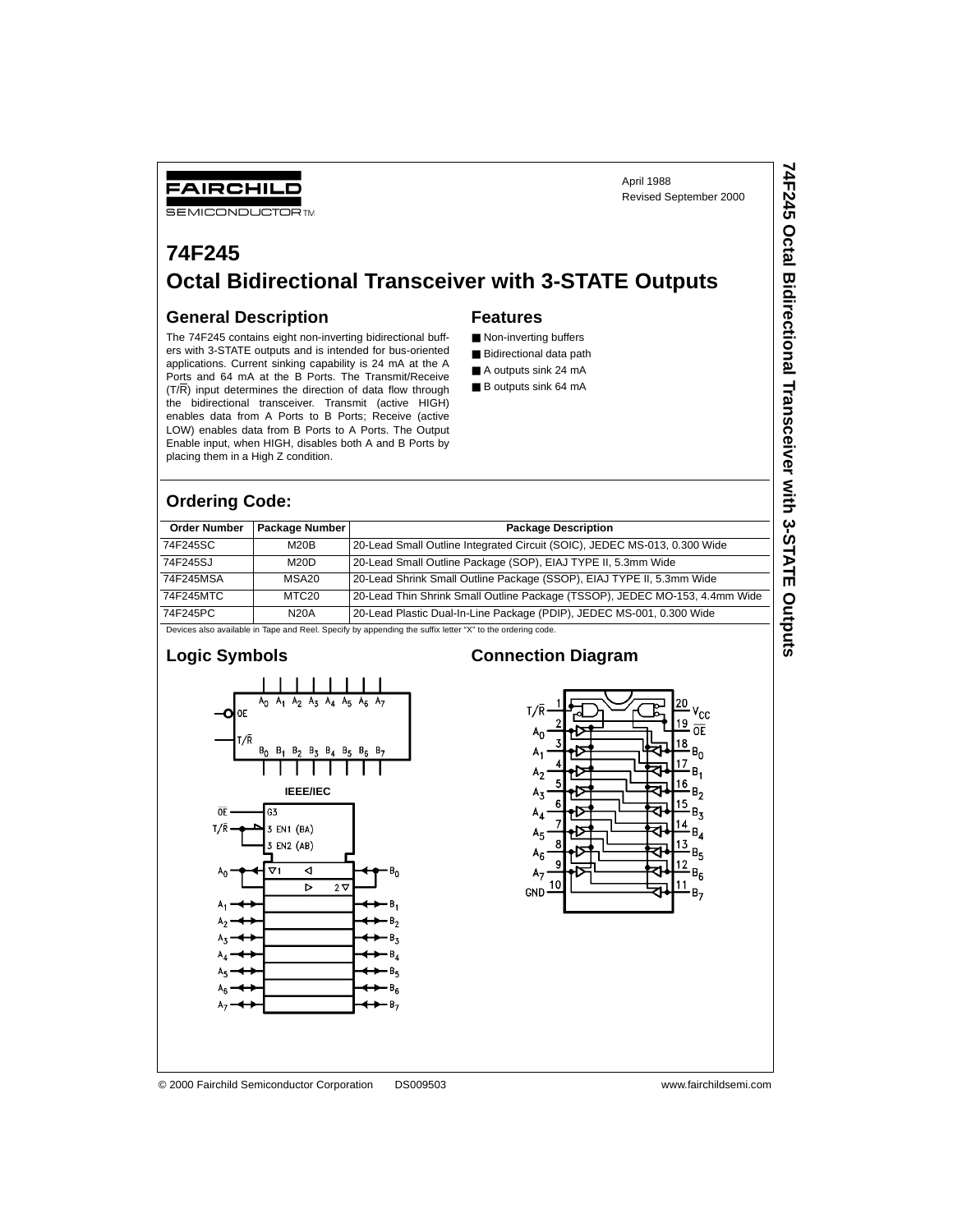## **Unit Loading/Fan Out**

|                  |                                  | U.L.            | Input $I_{\text{H}}/I_{\text{H}}$       |  |
|------------------|----------------------------------|-----------------|-----------------------------------------|--|
| <b>Pin Names</b> | <b>Description</b>               | <b>HIGH/LOW</b> | Output I <sub>OH</sub> /I <sub>OL</sub> |  |
| OE               | Output Enable Input (Active LOW) | 1.0/2.0         | 20 µA/-1.2 mA                           |  |
| T/R              | Transmit/Receive Input           | 1.0/2.0         | 20 µA/-1.2 mA                           |  |
| $A_0 - A_7$      | Side A Inputs or                 | 3.5/1.083       | 70 uA/-0.65 mA                          |  |
|                  | 3-STATE Outputs                  | 150/40(38.3)    | $-3$ mA/24 mA (20 mA)                   |  |
| $B_0 - B_7$      | Side B Inputs or                 | 3.5/1.083       | 70 uA/-0.65 mA                          |  |
|                  | 3-STATE Outputs                  | 600/106.6(80)   | $-12$ mA/64 mA (48 mA)                  |  |

#### **Truth Table**

| <b>Inputs</b> |     |                     |  |  |  |
|---------------|-----|---------------------|--|--|--|
| <b>OE</b>     | T/R | Output              |  |  |  |
|               |     | Bus B Data to Bus A |  |  |  |
|               | н   | Bus A Data to Bus B |  |  |  |
| н             |     | High Z State        |  |  |  |

H = HIGH Voltage Level L = LOW Voltage Level X = Immaterial

www.fairchildsemi.com 2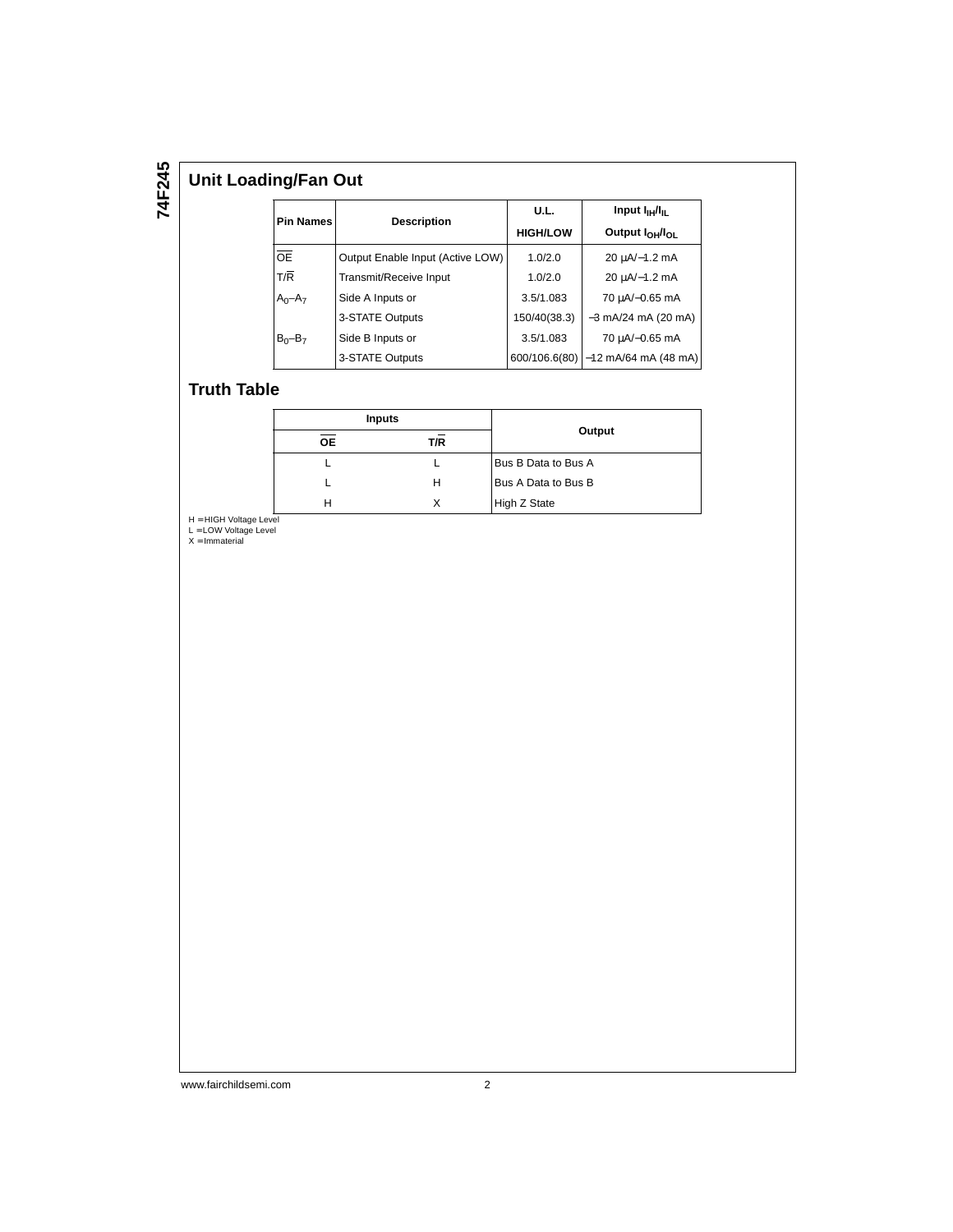#### **Absolute Maximum Ratings**(Note 1) **Recommended Operating**

| Storage Temperature                         | $-65^{\circ}$ C to $+150^{\circ}$ C |  |  |  |
|---------------------------------------------|-------------------------------------|--|--|--|
| Ambient Temperature under Bias              | $-55^{\circ}$ C to $+125^{\circ}$ C |  |  |  |
| Junction Temperature under Bias             | $-55^{\circ}$ C to $+150^{\circ}$ C |  |  |  |
| V <sub>CC</sub> Pin Potential to Ground Pin | $-0.5V$ to $+7.0V$                  |  |  |  |
| Input Voltage (Note 2)                      | $-0.5V$ to $+7.0V$                  |  |  |  |
| Input Current (Note 2)                      | $-30$ mA to $+5.0$ mA               |  |  |  |
| <b>Voltage Applied to Output</b>            |                                     |  |  |  |
| in HIGH State (with $V_{CC} = 0V$ )         |                                     |  |  |  |
| <b>Standard Output</b>                      | $-0.5V$ to $V_{CC}$                 |  |  |  |
| 3-STATE Output                              | $-0.5V$ to $+5.5V$                  |  |  |  |
| <b>Current Applied to Output</b>            |                                     |  |  |  |
| in LOW State (Max)                          | twice the rated $I_{\Omega}$ (mA)   |  |  |  |
| ESD Last Passing Voltage (Min)              | 4000V                               |  |  |  |

# **Conditions**

Free Air Ambient Temperature 0°C to +70°C Supply Voltage  $+4.5V$  to  $+5.5V$  **74F245**

**Note 1:** Absolute maximum ratings are values beyond which the device may be damaged or have its useful life impaired. Functional operation under these conditions is not implied.

**Note 2:** Either voltage limit or current limit is sufficient to protect inputs.

## **DC Electrical Characteristics**

| Symbol             | Parameter                          |                        | Min   | Typ    | <b>Max</b>          | <b>Units</b>            | $V_{CC}$        | <b>Conditions</b>                                    |
|--------------------|------------------------------------|------------------------|-------|--------|---------------------|-------------------------|-----------------|------------------------------------------------------|
| V <sub>IH</sub>    | Input HIGH Voltage                 |                        | 2.0   |        |                     | $\vee$                  |                 | Recognized as a HIGH Signal                          |
| $V_{IL}$           | Input LOW Voltage                  |                        |       |        | 0.8                 | $\overline{V}$          |                 | Recognized as a LOW Signal                           |
| $V_{CD}$           | Input Clamp Diode Voltage          |                        |       |        | $-1.2$              | $\overline{V}$          | Min             | $I_{IN} = -18$ mA                                    |
| $V_{OH}$           | Output HIGH Voltage                | 10% V <sub>CC</sub>    | 2.4   |        |                     |                         |                 | $I_{OH} = -3 \text{ mA} (A_n)$                       |
|                    |                                    | $10\%$ V <sub>CC</sub> | 2.0   |        |                     | $\vee$                  | Min             | $I_{OH} = -15$ mA (B <sub>n</sub> )                  |
|                    |                                    | 5% V <sub>CC</sub>     | 2.7   |        |                     |                         |                 | $I_{OH} = -3$ mA $(A_n)$                             |
| $V_{OL}$           | Output LOW Voltage                 | $10\%$ $V_{C}$         |       |        | 0.5                 | V                       | Min             | $I_{\Omega I}$ = 24 mA (A <sub>n</sub> )             |
|                    |                                    | 10% V <sub>CC</sub>    |       |        | 0.55                |                         |                 | $I_{\Omega I} = 64 \text{ mA} (B_n)$                 |
| $I_{\rm IH}$       | Input HIGH Current                 |                        |       |        | 5.0                 | μA                      | Max             | $V_{IN} = 2.7V$                                      |
| $I_{\text{BVI}}$   | Input HIGH Current Breakdown Test  |                        |       |        | 7.0                 | μA                      | Max             | $V_{IN}$ = 7.0V (OE, T/R)                            |
| <b>IBVIT</b>       | Input HIGH Current Breakdown (I/O) |                        |       |        | 0.5                 | mA                      | Max             | $V_{IN}$ = 5.5 V (A <sub>n</sub> , B <sub>n</sub> )  |
| $I_{CEX}$          | Output HIGH Leakage Current        |                        |       |        | 50                  | μA                      | Max             | $V_{OUIT} = V_{CC} (A_n, B_n)$                       |
| $V_{ID}$           | Input Leakage                      |                        | 4.75  |        |                     | V                       | 0.0             | $I_{ID} = 1.9 \mu A$                                 |
|                    | Test                               |                        |       |        |                     | All Other Pins Grounded |                 |                                                      |
| $I_{OD}$           | Output Leakage                     |                        |       | 3.75   | μA                  | 0.0                     | $VION = 150 mV$ |                                                      |
|                    | <b>Circuit Current</b>             |                        |       |        |                     |                         |                 | All Other Pins Grounded                              |
| Ιı.                | <b>Input LOW Current</b>           |                        |       |        | $-1.2$              | mA                      | Max             | $V_{IN}$ = 0.5V (T/R, OE)                            |
| $I_{IH} + I_{OZH}$ | Output Leakage Current             |                        |       |        | 70                  | μA                      | Max             | $V_{OIII}$ = 2.7V (A <sub>n</sub> , B <sub>n</sub> ) |
| $I_{IL} + I_{OZL}$ | Output Leakage Current             |                        |       |        | $-650$              | μA                      | Max             | $V_{OIII} = 0.5V (A_n, B_n)$                         |
| $I_{OS}$           | Output Short-Circuit Current       |                        | $-60$ |        | $-150$              | mA                      | Max             | $V_{\text{OUT}} = 0V(\overline{A_n})$                |
|                    |                                    | $-100$                 |       | $-225$ | $V_{OIII} = 0V(Bn)$ |                         |                 |                                                      |
| $I_{ZZ}$           | <b>Bus Drainage Test</b>           |                        |       |        | 500                 | μA                      | 0.0V            | $V_{OIII} = 5.25V(A_n, B_n)$                         |
| $I_{\rm CCH}$      | Power Supply Current               |                        |       | 70     | 90                  | mA                      | Max             | $V_O = HIGH$                                         |
| $I_{\rm CCL}$      | Power Supply Current               |                        |       | 95     | 120                 | mA                      | Max             | $V_{\Omega}$ = LOW                                   |
| $I_{CCZ}$          | Power Supply Current               |                        |       | 85     | 110                 | mA                      | Max             | $V_0$ = HIGH Z                                       |